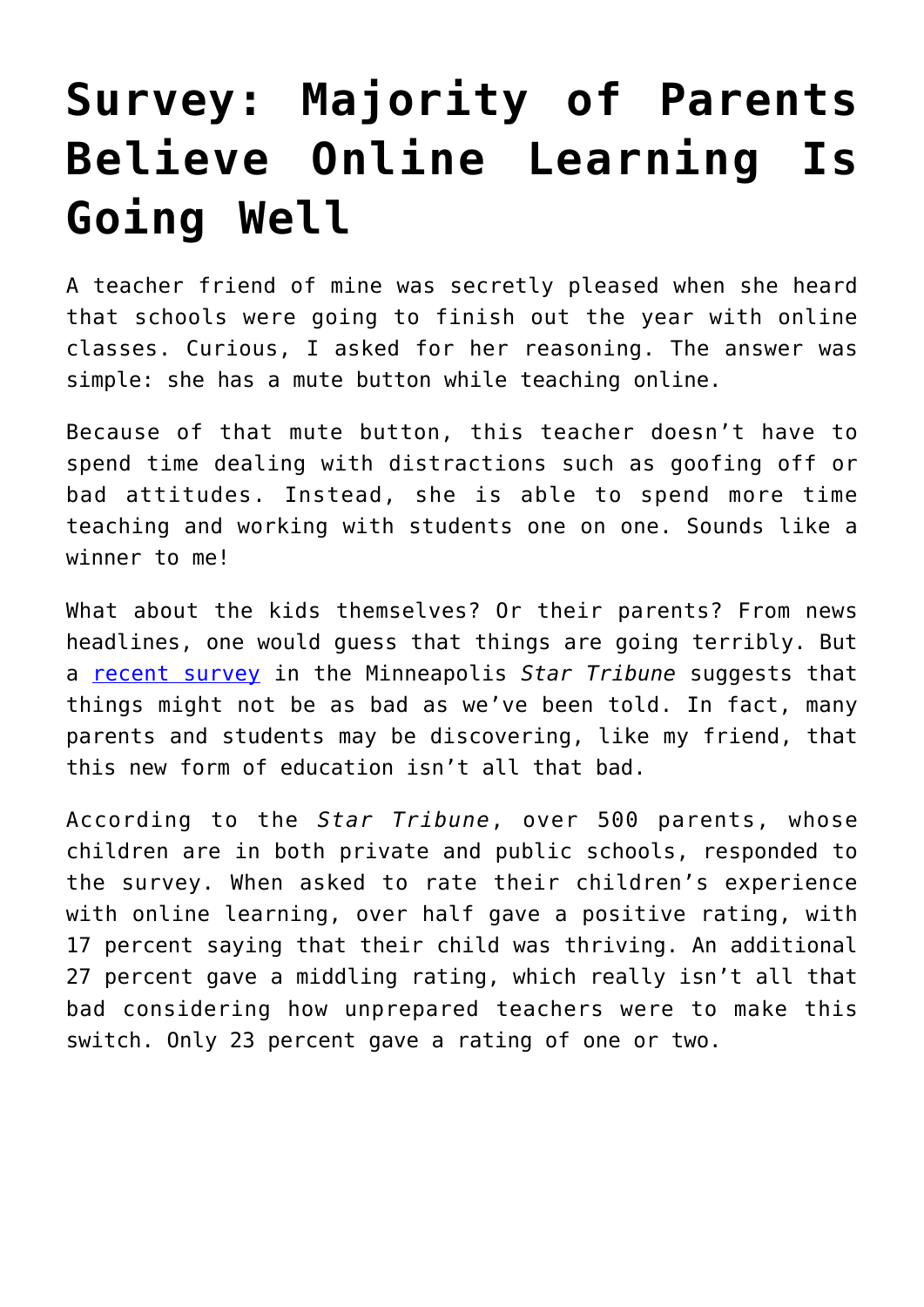

## Overall, how would you rate your child's experience with online learning?

But then, this is just one state out of 50. Perhaps, as it is often said, the children of Minnesota really are "above average" and the transition to online learning was easily conquered here, even while children from other states are having a much more difficult time. If this is the case in your family – or if your children, too, are thriving with online education – take the time to fill out [this three-minute](https://docs.google.com/forms/d/e/1FAIpQLSdrtAgugWnJc4mGcrvIm42EJ8-cVPzyKqhtRRFmj4cLAoEvew/viewform) [national survey](https://docs.google.com/forms/d/e/1FAIpQLSdrtAgugWnJc4mGcrvIm42EJ8-cVPzyKqhtRRFmj4cLAoEvew/viewform) from "For Kids & Country" to give a true picture of what is happening in education during this uncertain time.

Regardless, this *Star Tribune* survey of students and parents living with the daily realities of COVID-19 education raises an important question. If over half of these children are doing just fine with this alternative form of education – even when it was cobbled together at the last minute – then why is it that traditional institutional schooling is always framed as the be-all, end-all of education?

For years we've been told that traditional schools are the only way to acquire a satisfactory education – that education won't be as effective if we try other "alternative" options, such as online education, or tutoring, or homeschooling. This survey seems to suggest otherwise.

But just because a majority of parents say online education works for their child, does that mean all students should hop online? Of course not! It would be a crime to shoehorn every

Chart: Mary Jo Webster • Source: Star Tribune online survey, April 17-24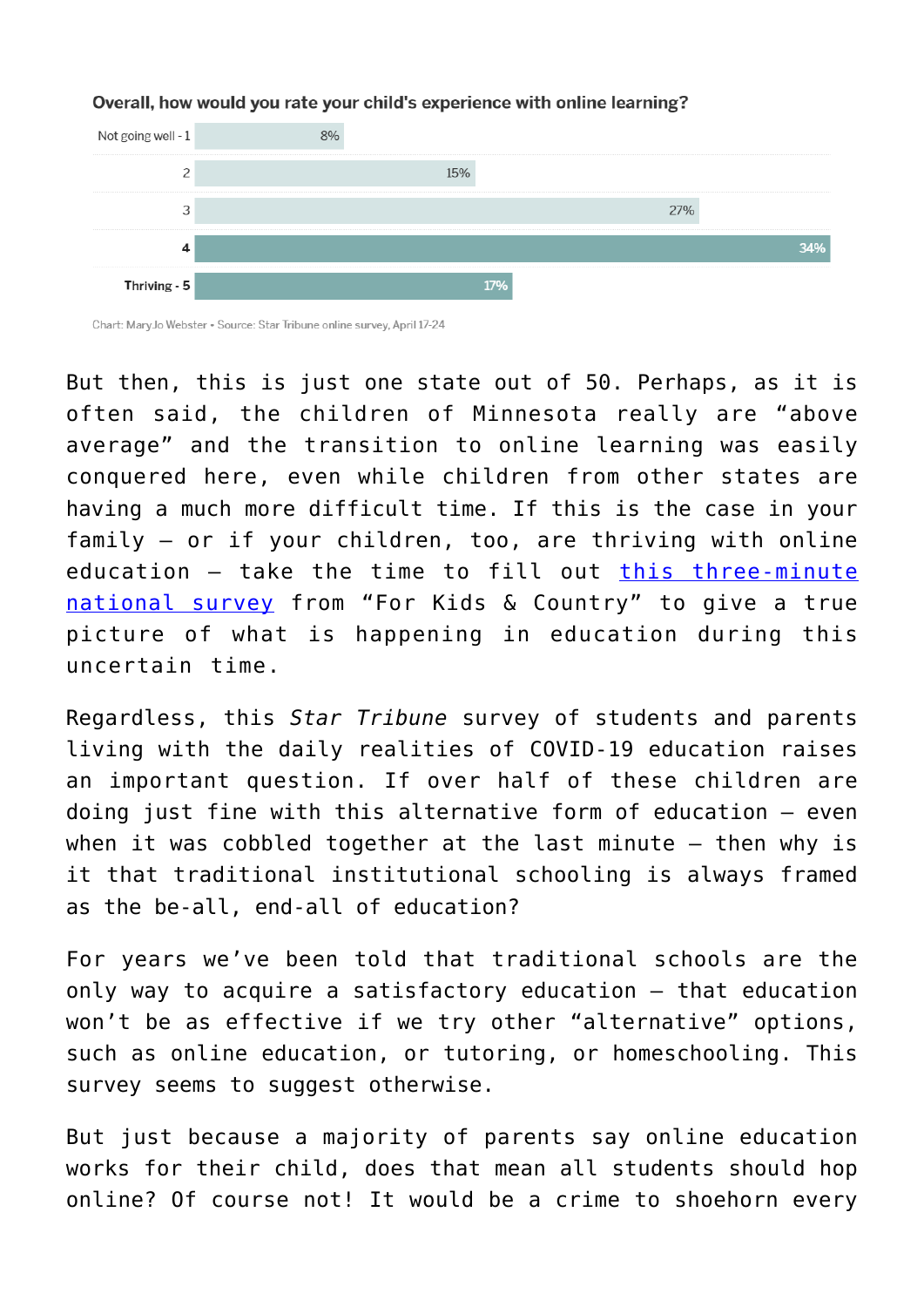child into online education because it works well for a majority of students, just as it is also a crime to impose institutional schooling on every student.

Unfortunately, the latter approach is the way we've dealt with schooling in recent decades.

This time of uncertainty is a good time to take a step back and do some self-examination. Are we going about education the wrong way? Have we accepted a theory of education that can't fit every size and shape of student?

Albert J. Nock might say something along those lines. Our system of education, writes Nock in *[The Theory of Education in](https://www.amazon.com/gp/product/B0052ZAYFO/ref=as_li_qf_asin_il_tl?ie=UTF8&tag=intelltakeo0d-20&creative=9325&linkCode=as2&creativeASIN=B0052ZAYFO&linkId=29fb28be5fec54daf2689bd5a67373f3) [the United States](https://www.amazon.com/gp/product/B0052ZAYFO/ref=as_li_qf_asin_il_tl?ie=UTF8&tag=intelltakeo0d-20&creative=9325&linkCode=as2&creativeASIN=B0052ZAYFO&linkId=29fb28be5fec54daf2689bd5a67373f3)*, is like a machine:

"Any machine has some kind of theory behind it; and when you have a machine that has had every possible resource of mechanical ingenuity and care expended on it, and yet will not work satisfactorily, the situation at once suggests that something may be amiss with its theory. Perhaps its theory is all wrong, hopelessly wrong; the perpetual-motion devices that we occasionally hear of are instances of this. They are, let us say, mechanically perfect, and as far as mechanics go, they should work perfectly, but they do not work; so we examine their theory, and we at once discover not only why they do not work but also why no machine of the kind can possibly work. … My point is that a complete and clear idea of the theory behind a machine, is valuable; and that as far as I am aware, with all the attention that has been bestowed on the mechanics of our educational system, no one has looked critically into its theory. Perhaps the time for that has only now come."

Whether purposeful or not, our educational system advances the idea that one size fits all. It doesn't. Perhaps COVID-19 is giving us a chance at a fresh start. Once we emerge from the lockdown, perhaps it's time we embrace more varied forms of education – charter, public, private, homeschool, virtual